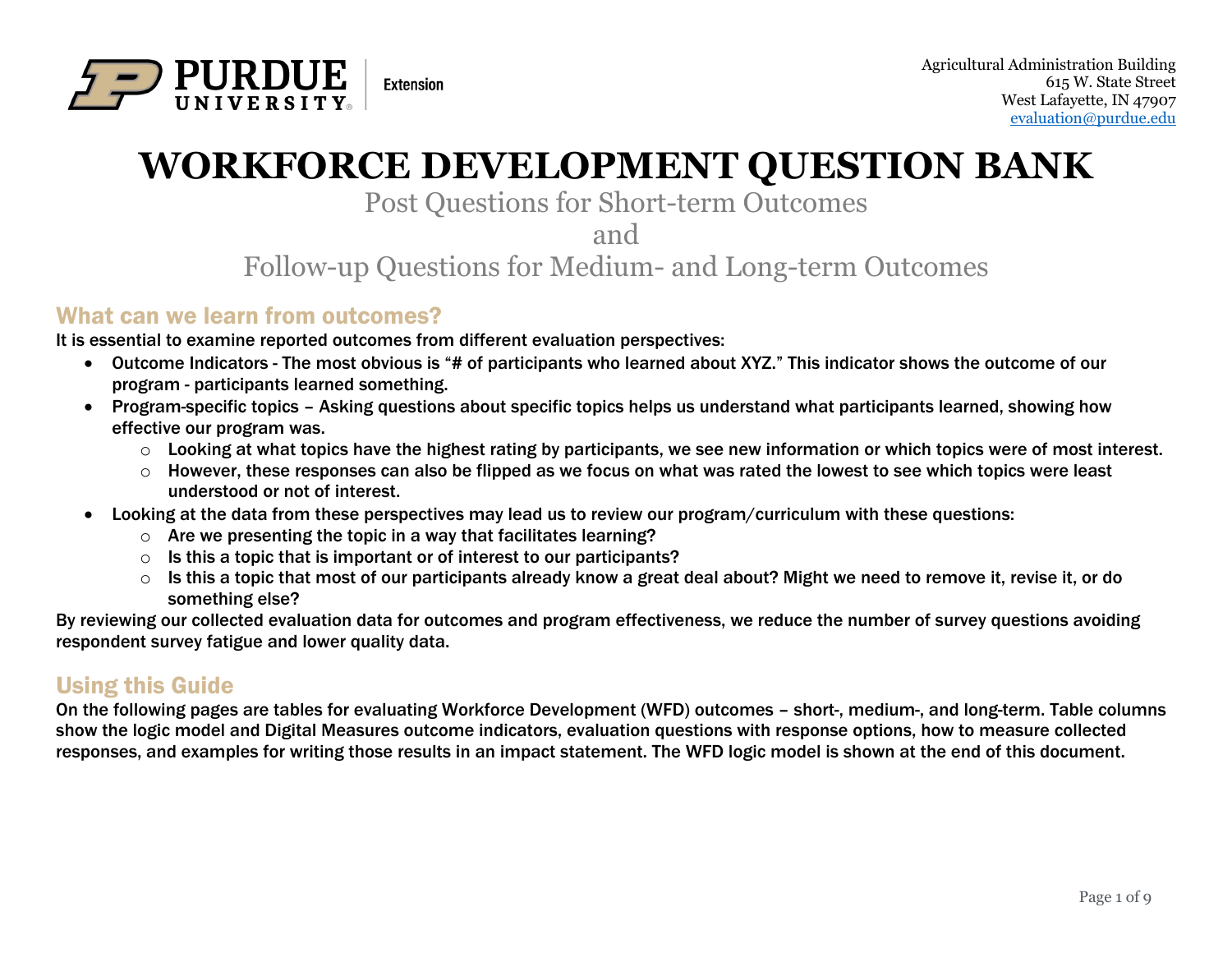

# Workforce Development Logic Model Outcomes and Corresponding Evaluation Questions and

Responses

| <b>Workforce Development</b>                                                                                                                                                                                   |                                                                                                                                                                                                                                                                                                                                                                                                                       |                                                                                                                    |                                                                                                                               |  |  |  |
|----------------------------------------------------------------------------------------------------------------------------------------------------------------------------------------------------------------|-----------------------------------------------------------------------------------------------------------------------------------------------------------------------------------------------------------------------------------------------------------------------------------------------------------------------------------------------------------------------------------------------------------------------|--------------------------------------------------------------------------------------------------------------------|-------------------------------------------------------------------------------------------------------------------------------|--|--|--|
| <b>Outcome Indicators in</b><br><b>Examples of Using this Information</b><br><b>Evaluation Question and Responses</b><br><b>Responses to Report in DM</b><br>for Writing Impact<br><b>Logic Model &amp; DM</b> |                                                                                                                                                                                                                                                                                                                                                                                                                       |                                                                                                                    |                                                                                                                               |  |  |  |
| <b>SHORT-TERM - Increased Awareness and Education</b>                                                                                                                                                          |                                                                                                                                                                                                                                                                                                                                                                                                                       |                                                                                                                    |                                                                                                                               |  |  |  |
| WFD1.1 Knowledge - # of participants<br>who increase knowledge about future<br>job or career opportunities                                                                                                     | [POST] Indicate your level of knowledge of these<br>future job or career opportunities: Before and<br>After<br>[insert opportunities discussed]<br>None<br>a.<br>A little<br>b.<br>Some<br>C.<br>A lot<br>$\mathbf{d}$ .                                                                                                                                                                                              | Total $# = #$ of participants indicating an increase<br>from before to after (only count each participant<br>once) | Some # participants increased their knowledge<br>of job or career opportunities, including _____,<br>, and _____.             |  |  |  |
| WFD1.2 Knowledge - # of participants<br>who learn about education,<br>certification, training needed for their<br>career interests                                                                             | [POST] As a result of attending [program], did<br>you learn about what education, certification,<br>and/or training is needed for your career<br>interest? (select all that apply)<br>a. Yes, I learned about<br>education/degrees<br>b. Yes, I learned about<br>certification/licenses<br>Yes, I learned about training<br>C.<br>No, this was not covered<br>d.<br>I already knew this<br>е.<br>Does not apply to me | Total $# = #$ of participants indicating "Yes" (only<br>count each participant once)                               | A total of # (%) participants learned about<br>education, certification, and/or training needed<br>for their career interests |  |  |  |
| WFD1.3 - Knowledge - # of<br>participants who self-report learning<br>information for their job/work/career                                                                                                    | [POST] As a result of attending [program], did<br>you learn information that relates to your<br>job/work/career? (select all that apply)<br>Yes, about my current position<br>а.<br>Yes, about a career I am interested in<br>а.<br>pursuing<br>No<br>b.<br>Not sure<br>c.                                                                                                                                            | Total $# = #$ of participants indicating "Yes" (only<br>count each participant once)                               | There were # (%) participants who self-reported<br>learning information for their job/work/career.                            |  |  |  |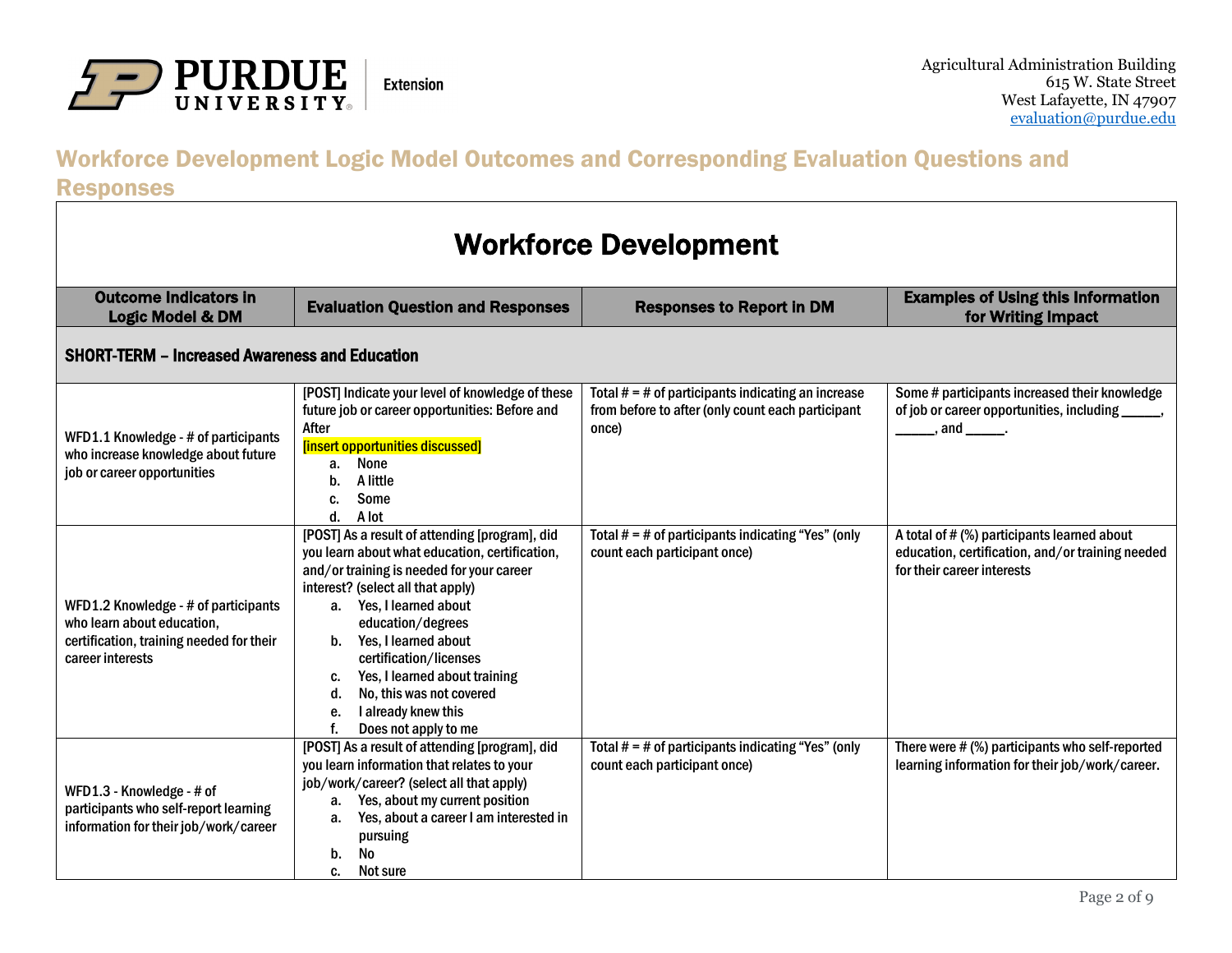

| WFD1.4 - Attitudes - # of participants<br>who increase awareness about<br>job/work/career resources, networks,<br>or opportunities                                 | [POST] As a result of attending [program], are<br>you more aware of job/work/career resources,<br>networks, or opportunities?<br>Yes<br>a.<br><b>No</b><br>b.                                                                                                                                                                                                                                                                                                                                       | Total $# = #$ of participants indicating "Yes"                                                                                                                                                                                                                            | Some # (%) participants increased their<br>awareness about job/work/career resources,<br>networks, or opportunities.                              |
|--------------------------------------------------------------------------------------------------------------------------------------------------------------------|-----------------------------------------------------------------------------------------------------------------------------------------------------------------------------------------------------------------------------------------------------------------------------------------------------------------------------------------------------------------------------------------------------------------------------------------------------------------------------------------------------|---------------------------------------------------------------------------------------------------------------------------------------------------------------------------------------------------------------------------------------------------------------------------|---------------------------------------------------------------------------------------------------------------------------------------------------|
| WFD1.5 - Attitudes - # of participants<br>who increase confidence in their<br>preparation for certification or<br>licensure testing                                | Not sure<br>C.<br>[POST] As a result of attending [program], I feel<br>more confident in my preparation for taking a<br>certification or license test/exam.<br><b>Strongly disagree</b><br>а.<br><b>Disagree</b><br>b.<br>Neither agree nor disagree<br>C.<br>Agree<br>d.<br><b>Strongly agree</b><br>e.                                                                                                                                                                                            | Total $# = #$ of participants indicating "Agree" or<br>"Strongly agree"                                                                                                                                                                                                   | A total of # (%) participants report an increased<br>confidence in their preparation for certification<br>or licensure testing.                   |
| WFD1.6 - Skills - # of participants who<br>learned new skills for job/work/career                                                                                  | [POST] I learned new skills for my job, work, or<br>career.<br><b>Strongly disagree</b><br>a.<br><b>Disagree</b><br>b.<br>Neither agree nor disagree<br>c.<br>Agree<br>d.<br><b>Strongly agree</b><br>е.                                                                                                                                                                                                                                                                                            | Total $# = #$ of participants indicating "Agree" or<br>"Strongly agree"                                                                                                                                                                                                   | There were $#$ (%) participants who learned new<br>skills for job/work/career at [program].                                                       |
| WFD1.7 - Aspirations - # of<br>participants who aspire/intend to seek<br>additional job/work/career training or<br>seek a career/field certification or<br>license | [POST] After attending [program], I would like to<br>further my current career or prepare for a future<br>career by (select all that apply)<br>Attending additional job/work/career<br>a.<br>training(s)<br>Obtaining a work/career related<br>b.<br>certification or license<br>Other: the control of the control of the control of the control of the control of the control of the control o<br>c.<br>I don't know at this time<br>d.<br>I have no plans for any of these in the<br>е.<br>future | Total $# = #$ of participants indicating "Attending<br>additional job/work/career training(s)",<br>"Obtaining a work/career related certification or<br>license", or "Other" if response is training,<br>certification, or license. (only count each<br>participant once) | A total of # (%) of participants aspire/intend to<br>seek additional job/work/career training or<br>seek a career/field certification or license. |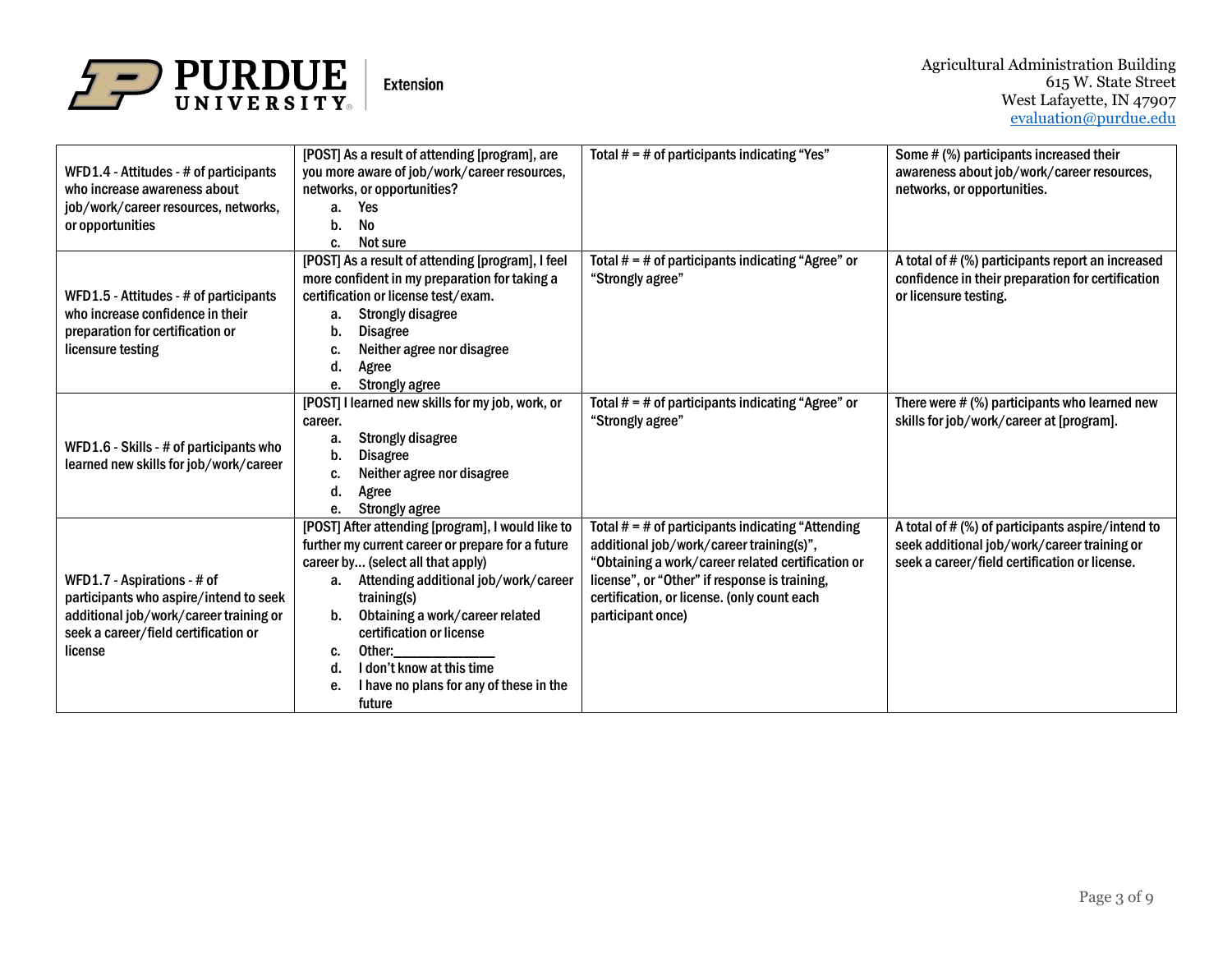

| <b>MEDIUM-TERM - Changes in Behavior</b>                                                                         |                                                                                                                                                                                                                                                                                                                                                                                                                       |                                                                                                                                                                                                               |                                                                                                                                                                                                       |  |  |
|------------------------------------------------------------------------------------------------------------------|-----------------------------------------------------------------------------------------------------------------------------------------------------------------------------------------------------------------------------------------------------------------------------------------------------------------------------------------------------------------------------------------------------------------------|---------------------------------------------------------------------------------------------------------------------------------------------------------------------------------------------------------------|-------------------------------------------------------------------------------------------------------------------------------------------------------------------------------------------------------|--|--|
| WFD2.1 # of participants who self-<br>report adopting practice/behavior                                          | [FOLLOW] As a result of attending [program],<br>did you adopt a new practice or change / modify<br>an existing practice in your work?<br>a. Yes, I adopted a new practice<br>b. Yes, I changed/modified an existing<br>practice<br>No<br>C.<br>If Yes, what was that new or changed/modified<br>practice?                                                                                                             | Total $# = #$ of participants indicating "Yes"<br>adopted new or changed/modified existing<br>practice<br>Sort responses to "what was that new or<br>changed/modified practice" into common<br>groups/themes. | A total of # (%) WFD program participants<br>adopted a new practice, and $#$ (%)<br>changed/modified an existing practice, for their<br>work. Most common adopted practices were<br>, and $\_\_\_\$ . |  |  |
| WFD2.2 # of participants who earned<br>new certifications or obtained licenses                                   | [FOLLOW] Since attending [program], have you<br>earned a certification or license?<br>Yes<br>а.<br>Not yet, but I plan to<br>b.<br>No<br>C.                                                                                                                                                                                                                                                                           | Total $# = #$ of participants indicating "Yes"                                                                                                                                                                | There were # (%) participants who earned<br>certifications or licenses after attending<br>[program].                                                                                                  |  |  |
| WFD2.3 # of participants who<br>achieved new employment or job                                                   | [FOLLOW] Since attending [program], have you<br>started a new job or career?<br>a. Yes<br><b>No</b><br>b.                                                                                                                                                                                                                                                                                                             | Total $# = #$ of participants indicating "Yes"                                                                                                                                                                | Some # (%) participants achieved new<br>employment or jobs since attending [program].                                                                                                                 |  |  |
| WFD2.4 # of participants who<br>advanced their job/work/career<br>responsibilities                               | [FOLLOW] Since attending [program], have you<br>been given additional responsibilities or<br>received a promotion?<br>a. Yes<br>No<br>b.                                                                                                                                                                                                                                                                              | Total $# = #$ of participants indicating "Yes"                                                                                                                                                                | Some # (%) participants reported advancing<br>their job/work/career responsibilities since<br>attending [program].                                                                                    |  |  |
| WFD2.5 # of participants who made<br>new connections to job/work/career<br>resources, networks, or opportunities | [FOLLOW] Since attending [program], have you<br>made connections to job/work/career<br>Resources (e.g., job boards)<br>Yes<br>а.<br>No, but I would like to<br>b.<br><b>No</b><br>C.<br>Networks (e.g., LinkedIn, Facebook groups)<br>Yes<br>a.<br>No, but I would like to<br>b.<br>No<br>C.<br>Opportunities (e.g., local networking events, job<br>fairs)<br>Yes<br>a.<br>No, but I would like to<br>b.<br>No<br>C. | Total $# = #$ of participants indicating "Yes" (only<br>count each participant once)                                                                                                                          | Participants reported making connections to<br>job/work/career resources (#,%), networks<br>$(#,%)$ , and opportunities $(*,%)$ since attending<br>[program].                                         |  |  |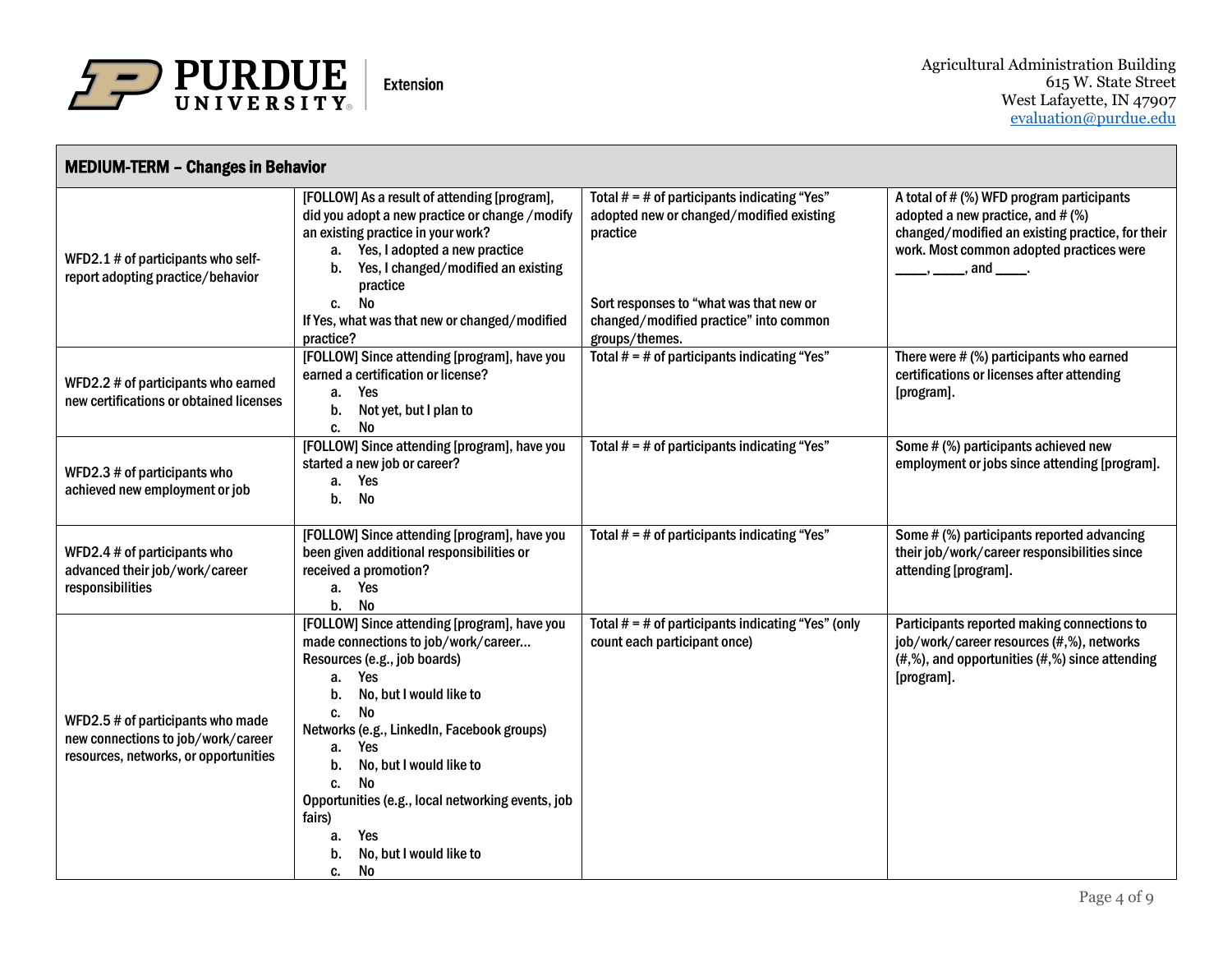

|                                     | [FOLLOW] Have you shared any of the          | Total $# = #$ of participants indicating "Yes" | There were # (%) participants who shared what |
|-------------------------------------|----------------------------------------------|------------------------------------------------|-----------------------------------------------|
|                                     | information or resources from [program] with |                                                | they learned at [program] with peers and/or   |
| WFD2.6 # of participants who shared | peers or colleagues at work?                 |                                                | others in the workplace. They shared          |
| what they learned with peers and/or | Yes<br>а.                                    |                                                | information about<br>, and                    |
| others in the workplace             | b. No                                        | Sort responses to "what did you share" into    |                                               |
|                                     |                                              | common groups/themes.                          |                                               |
|                                     | If yes, what did you share?                  |                                                |                                               |

| <b>LONG-TERM - Impact on Community and System</b>                                                                                                                                                                     |                                                                                                                                                                                                                                         |                                                                                               |                                                                                                                                                                                                                                                                                                                                                                                                                                                                                                                                                            |  |  |
|-----------------------------------------------------------------------------------------------------------------------------------------------------------------------------------------------------------------------|-----------------------------------------------------------------------------------------------------------------------------------------------------------------------------------------------------------------------------------------|-----------------------------------------------------------------------------------------------|------------------------------------------------------------------------------------------------------------------------------------------------------------------------------------------------------------------------------------------------------------------------------------------------------------------------------------------------------------------------------------------------------------------------------------------------------------------------------------------------------------------------------------------------------------|--|--|
| WFD3.1 # of participants who self-<br>report job/work/career benefits or<br>results from adopted<br>practice/behavior (increase<br>wages/benefits, promotion, new job,<br>increase in responsibility, etc.)           | [FOLLOW] Did you experience a<br>job/work/career benefit due to a behavior you<br>adopted after attending [program]<br><b>Yes</b><br>a.<br>No<br>b.                                                                                     | Total $# = #$ of participants indicating "Yes"<br>Sort responses to "what behavior" and "what | There were # (%) participants who reported<br>job/work/career benefits or results from<br>adopted practice/behavior after attending<br>[program]. They adopted behaviors such<br>$as_{\_\_\_\_}$ , $\_\_\_\_$ , and $\_\_\_\_$ . They reported                                                                                                                                                                                                                                                                                                             |  |  |
|                                                                                                                                                                                                                       | If yes, what behavior did you adopt?<br>If yes, what benefit(s) did you receive?<br>(increase wages/benefits, promotion, new job,<br>increase in responsibility, etc.)                                                                  | benefits" into common groups/themes.                                                          | benefits of $\_\_\_\,,\_\_\_\,,$ and $\_\_\_\,.$                                                                                                                                                                                                                                                                                                                                                                                                                                                                                                           |  |  |
| WFD3.2 # of participants who self-<br>report job/work/career benefits from<br>obtaining/maintaining certification or<br>license (increase wages/benefits,<br>promotion, new job, increase in<br>responsibility, etc.) | [FOLLOW] Have you benefited (pay increase,<br>more opportunities, etc.) from obtaining or<br>maintaining professional certification or<br>licensure?                                                                                    | Total $# = #$ of participants indicating "Yes"                                                | A total of # (%) participants reported they<br>benefited from maintaining professional<br>certification and/or licensure. They benefited in<br>these ways: $\frac{1}{\frac{1}{1-\frac{1}{1-\frac{1}{1-\frac{1}{1-\frac{1}{1-\frac{1}{1-\frac{1}{1-\frac{1}{1-\frac{1}{1-\frac{1}{1-\frac{1}{1-\frac{1}{1-\frac{1}{1-\frac{1}{1-\frac{1}{1-\frac{1}{1-\frac{1}{1-\frac{1}{1-\frac{1}{1-\frac{1}{1-\frac{1}{1-\frac{1}{1-\frac{1}{1-\frac{1}{1-\frac{1}{1-\frac{1}{1-\frac{1}{1-\frac{1}{1-\frac{1}{1-\frac{1}{1-\frac{1}{1-\frac{1}{1-\frac{1}{1-\frac{1}{$ |  |  |
|                                                                                                                                                                                                                       | Yes<br>а.<br>No<br>b.<br>If yes, in what ways have you benefited?                                                                                                                                                                       | Sort responses to "in what ways" into common<br>groups/themes.                                |                                                                                                                                                                                                                                                                                                                                                                                                                                                                                                                                                            |  |  |
| WFD3.3 \$ impact to wages/benefits<br>due to adoption of practice/behavior                                                                                                                                            | [FOLLOW] Have you experienced an increase in<br>wages and/or benefits because of adopting a<br>practice or behavior discussed at [program]?<br><b>Yes</b><br>а.<br>No<br>b.<br>If yes, what was the approximate increase per<br>vear \$ | Total $# = #$ of participants indicating "Yes"<br>Total $$ = sum of increase per year$        | Some # (%) participants experienced increased<br>wages and/or benefits because of adopting a<br>practice or behavior discussed at [program].<br>Participants realized a collective increase of \$<br>per year due to the adoption of practices and<br>behaviors presented at [program].                                                                                                                                                                                                                                                                    |  |  |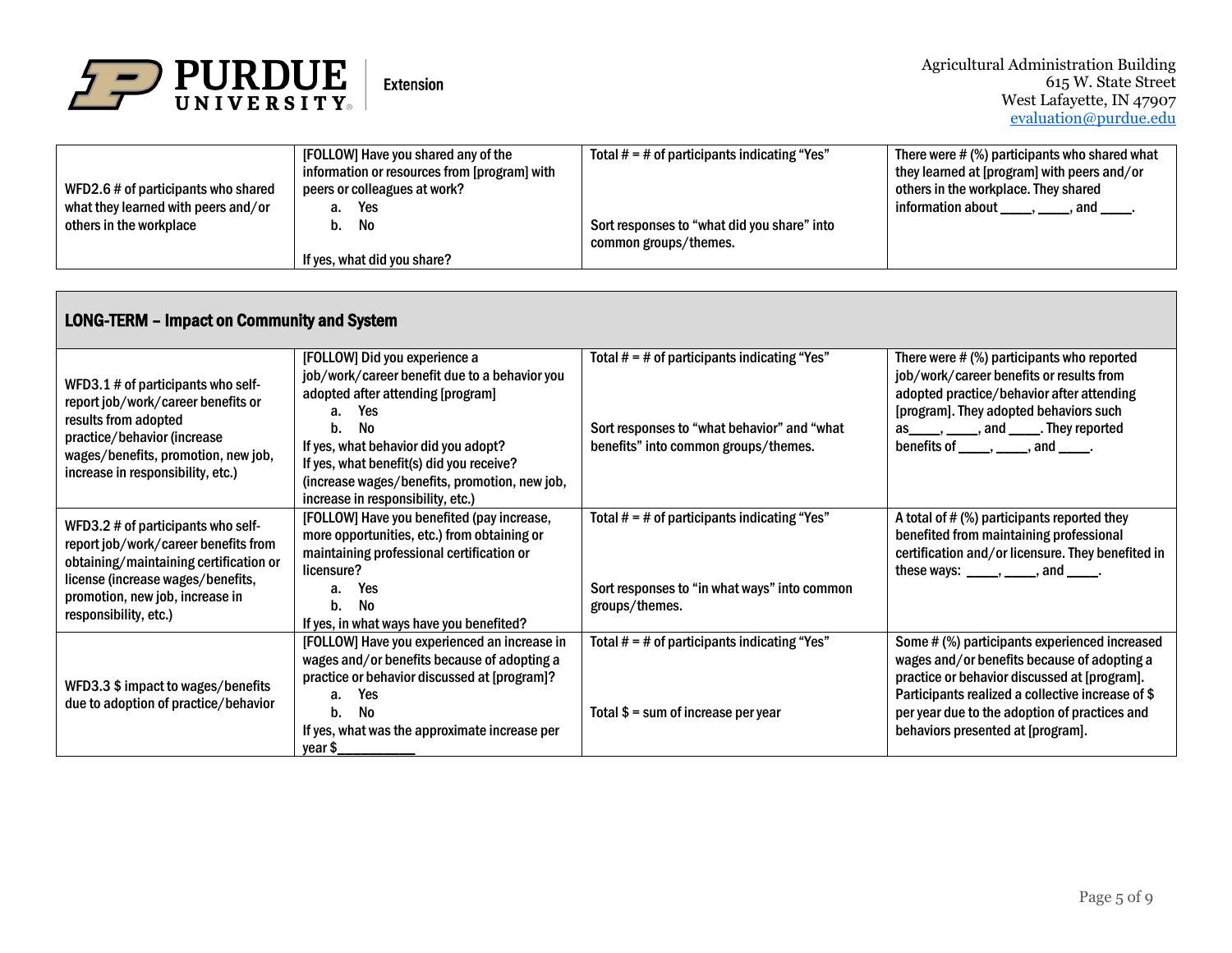

|                                                                                                   | [FOLLOW] Have you experienced an increase in      | Total $# = #$ of participants indicating "Yes" " for | Participants reported an increase in             |
|---------------------------------------------------------------------------------------------------|---------------------------------------------------|------------------------------------------------------|--------------------------------------------------|
|                                                                                                   | job/work/career benefits due to actively          | each: "Resources", "Networks", and                   | job/work/career benefits due to actively         |
|                                                                                                   | participating in workforce development            | "Opportunities"                                      | participating in workforce development           |
|                                                                                                   | Resources (e.g., job boards)                      |                                                      | resources $(\#, \%)$ , networks $(\#, \%)$ , and |
|                                                                                                   | Yes<br>a.                                         |                                                      | opportunities (#,%). They benefited in these     |
| WFD3.4 # of participants who self-                                                                | No<br>b.                                          |                                                      | ways: _____, _____, and _____.                   |
| report job/work/career benefits from                                                              | Networks (e.g., LinkedIn, Facebook groups)        | Sort responses to "Resources", "Networks" and        |                                                  |
| engaging with WFD resources,                                                                      | a. Yes                                            | "Opportunities" into common groups/themes.           |                                                  |
| networks, or opportunities                                                                        | No<br>b.                                          |                                                      |                                                  |
|                                                                                                   | Opportunities (e.g., local networking events, job |                                                      |                                                  |
|                                                                                                   | fairs)                                            |                                                      |                                                  |
|                                                                                                   | Yes<br>a.                                         |                                                      |                                                  |
|                                                                                                   | No<br>b.                                          |                                                      |                                                  |
|                                                                                                   | If yes, in what ways have you benefited?          |                                                      |                                                  |
|                                                                                                   | [FOLLOW] Purdue Extension's [program] played      | Total $# = #$ of participants indicating "Agree" or  | A total of # (%) participants attribute new      |
|                                                                                                   | an important role in helping me achieve new       | "Strongly agree"                                     | benefits/results realized in their job, work, or |
| WFD3.5 # of participants who attribute<br>benefits/results realized to Purdue<br><b>Extension</b> | benefits/results in my job, work, or career.      |                                                      | career to the Purdue Extension [program].        |
|                                                                                                   | <b>Strongly disagree</b><br>a.                    |                                                      |                                                  |
|                                                                                                   | <b>Disagree</b><br>b.                             |                                                      |                                                  |
|                                                                                                   | Neither agree nor disagree<br>C.                  |                                                      |                                                  |
|                                                                                                   | Agree<br>d.                                       |                                                      |                                                  |
|                                                                                                   | <b>Strongly agree</b><br>е.                       |                                                      |                                                  |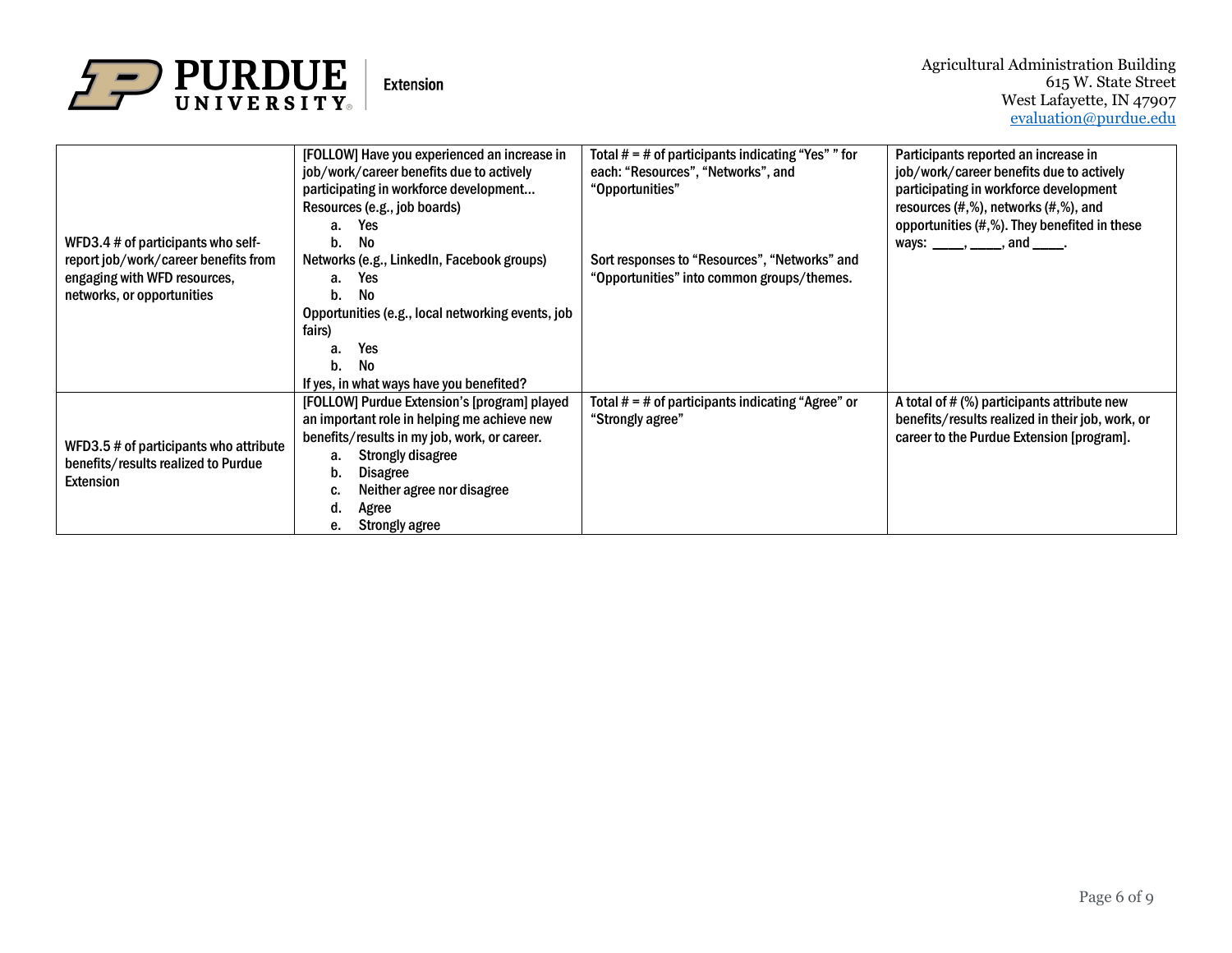

#### **Workforce Development Logic Model**

Situation: The United States is undergoing long-term shifts in its labor force, as evidenced by a decline in working-age population (ages 15-64) since the 1970's. The decline is being driven by productive and experienced "Baby Boomer" generation retirements, adoption of technologies eliminating redundant jobs, limited workforce support systems, changing attitudes towards work and general mismatch of skills/knowledge for today's workforce needs. To maintain or grow Indiana's economy, the state needs a multi-faceted approach in providing opportunities for individuals to learn new knowledge and skills to succeed in the ever-changing economy. Additionally, communities and regions need to work collaboratively to provide these opportunities for their residents, thus strengthening the community's vitality.

| <b>INPUTS</b>                                                                                                                                      | <b>OUTPUTS</b>                                                                                                                                                                                                                                                                                                                                                                                           |                                                                                                                                                       | <b>OUTCOMES - IMPACT</b>                                                                                                                                                                                                                                                                                                                                                                                                                                     |                                                                                                                                                                                                                                                                                                                                                              |                                                                                                                                                                                                                                                                                                                                                                                                                                                     |
|----------------------------------------------------------------------------------------------------------------------------------------------------|----------------------------------------------------------------------------------------------------------------------------------------------------------------------------------------------------------------------------------------------------------------------------------------------------------------------------------------------------------------------------------------------------------|-------------------------------------------------------------------------------------------------------------------------------------------------------|--------------------------------------------------------------------------------------------------------------------------------------------------------------------------------------------------------------------------------------------------------------------------------------------------------------------------------------------------------------------------------------------------------------------------------------------------------------|--------------------------------------------------------------------------------------------------------------------------------------------------------------------------------------------------------------------------------------------------------------------------------------------------------------------------------------------------------------|-----------------------------------------------------------------------------------------------------------------------------------------------------------------------------------------------------------------------------------------------------------------------------------------------------------------------------------------------------------------------------------------------------------------------------------------------------|
|                                                                                                                                                    |                                                                                                                                                                                                                                                                                                                                                                                                          |                                                                                                                                                       | <b>Short-term</b>                                                                                                                                                                                                                                                                                                                                                                                                                                            | <b>Medium-term</b>                                                                                                                                                                                                                                                                                                                                           | Longer-term                                                                                                                                                                                                                                                                                                                                                                                                                                         |
| What we invest                                                                                                                                     | What we do                                                                                                                                                                                                                                                                                                                                                                                               | Who is reached?                                                                                                                                       | What do we think<br>participants will know,<br>feel, or be able to do<br>after participating in<br>project/program?                                                                                                                                                                                                                                                                                                                                          | How do we think<br>participants will<br>behave or act<br>differently after<br>participating in<br>project/program?                                                                                                                                                                                                                                           | What kind of impact<br>can result if<br>participants behave or<br>act differently after<br>participating in<br>project/program?                                                                                                                                                                                                                                                                                                                     |
| • Educators<br>• Facilities<br>• Partnerships<br>with other<br><b>WFD</b> entities<br>• Collaboration<br>with local<br><b>WFD</b><br>organizations | $\bullet$ Learning Events $-$ in<br>person, live<br>technology, or<br>recorded/posted<br>technology / online<br>• Industry required<br>continuing education<br>(PARP, CCH, CCA,<br>PGP)<br>• Career readiness<br>(Work Ready)<br>• Employer required<br>trainings (CEUs)<br>• Preparation for<br>Cert/Lic Exams (UAV<br>Signature Program)<br>• Certification/Licensure<br>(ServSafe)<br>• Consultations | $\bullet$ Youth<br>• Job seekers<br>• Employees<br>• Supervisors/Managers<br>• Professionals seeking<br><b>Continuing Education</b><br><b>Credits</b> | WFD1.1 - Knowledge -<br># of participants who<br>increase knowledge<br>about future job or<br>career opportunities<br>WFD1.2 - Knowledge -<br># of participants who<br>learn about education,<br>certification, training<br>needed for their career<br>interests<br>WFD1.3 - Knowledge -<br># of participants who<br>self-report learning<br>information for their<br>job/work/career<br>WFD1.4 - Attitudes - #<br>of participants who<br>increase awareness | $WFD2.1 - # of$<br>participants who self-<br>report adopting<br>practice/behavior<br>$WFD2.2 - # of$<br>participants who<br>earned new<br>certifications or<br>obtained licenses<br>$WFD2.3 - # of$<br>participants who<br>achieved new<br>employment or job<br>$WFD2.4 - # of$<br>participants who<br>advanced their<br>job/work/career<br>responsibilities | $WFD3.1 - # of$<br>participants who self-<br>report job/work/career<br>benefits or results from<br>adopted<br>practice/behavior<br><i><b>(increase)</b></i><br>wages/benefits,<br>promotion, new job,<br>increase in<br>responsibility)<br>$WFD3.2 - # of$<br>participants who self-<br>report job/work/career<br>benefits from<br>obtaining/maintaining<br>certification or license<br><i>(increase)</i><br>wages/benefits,<br>promotion, new job, |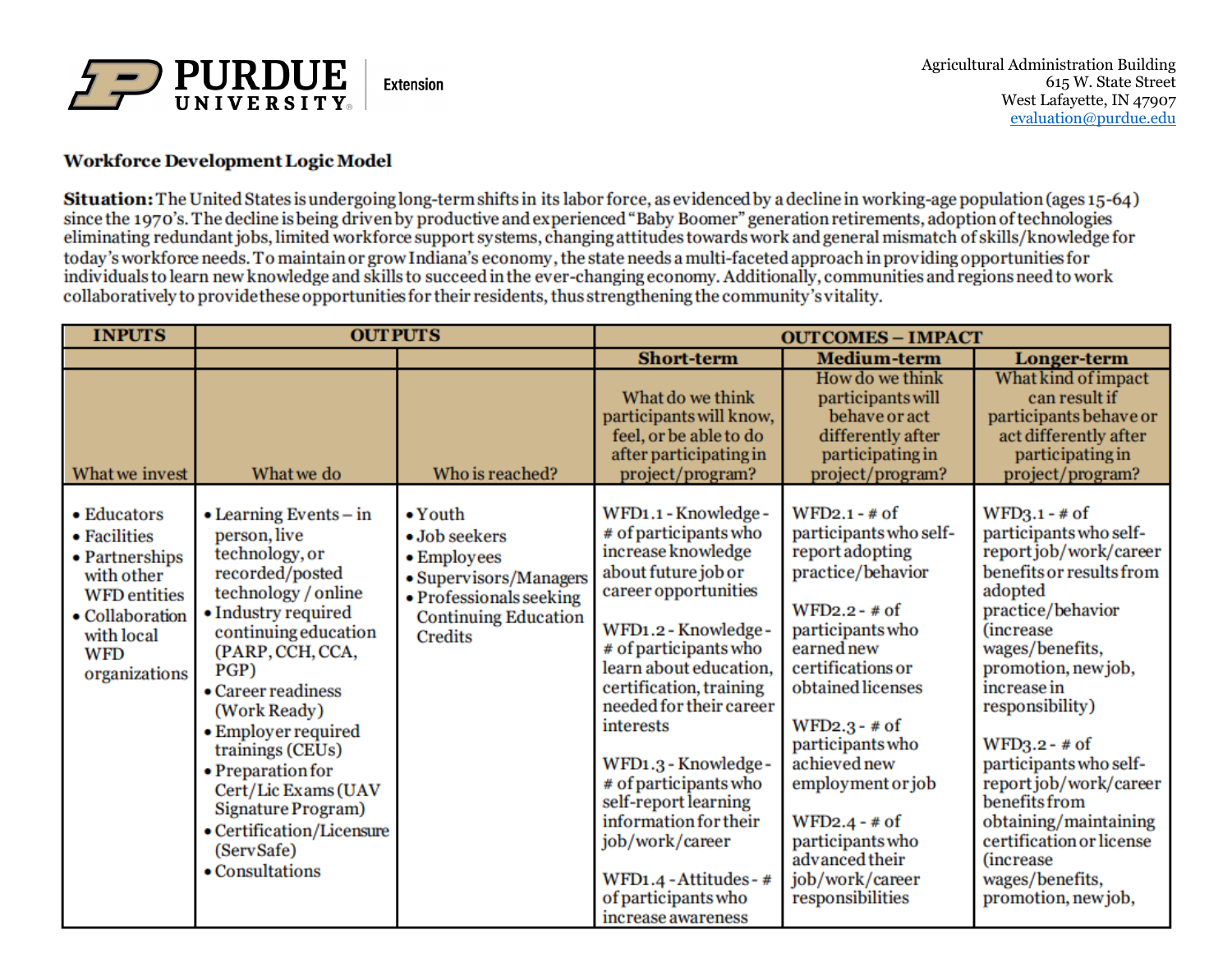

|  | about job/work/career<br>resources, networks, | $WFD2.5 - # of$<br>participants who made | increase in<br>responsibility)    |
|--|-----------------------------------------------|------------------------------------------|-----------------------------------|
|  | or opportunities                              | new connections to                       |                                   |
|  |                                               | job/work/career                          | $WFD3.3 - $ impact to$            |
|  | WFD1.5 - Attitudes - #                        | resources, networks, or                  | wages/benefits due to             |
|  |                                               |                                          |                                   |
|  | of participants who<br>increase confidence in | opportunities                            | adoption of practice/<br>behavior |
|  | their preparation for                         | $WFD2.6 - # of$                          |                                   |
|  | certification or                              | participants who                         | $WFD3.4 - # of$                   |
|  | licensure testing                             | shared what they                         | participants who self-            |
|  |                                               | learned with peers                       | reportjob/work/career             |
|  | WFD1.6 - Skills - # of                        | and/or others in the                     | benefits from engaging            |
|  | participants who                              | workplace                                | with WFD resources,               |
|  | learned new skills for                        |                                          | networks, or                      |
|  | job/work/career                               |                                          | opportunities                     |
|  |                                               |                                          |                                   |
|  | WFD1.7 - Aspirations -                        |                                          | $WFD3.5 - # of$                   |
|  | # of participants who                         |                                          | participants who                  |
|  | aspire/intend to seek                         |                                          | attribute                         |
|  | additional                                    |                                          | benefits/results                  |
|  | job/work/career                               |                                          | realized to Purdue                |
|  | training or seek a                            |                                          | Extension                         |
|  | career/field                                  |                                          |                                   |
|  | certification or license                      |                                          |                                   |

| <b>Assumptions</b>                                                                                                                                                | <b>External Factors</b>                                                                                                                                                                      |
|-------------------------------------------------------------------------------------------------------------------------------------------------------------------|----------------------------------------------------------------------------------------------------------------------------------------------------------------------------------------------|
| 1. Extension continues focus on WFD efforts<br>2. Participants will turn to Extension for WFD information/training<br>Ongoing need for employee development<br>3. | 1. State, federal, other education entity WFD efforts in direct<br>competition<br>2. Governmental or industry shift in regulation/requirements for<br><b>CEUs</b><br>3. Funding restrictions |
|                                                                                                                                                                   | 4. Natural disasters                                                                                                                                                                         |